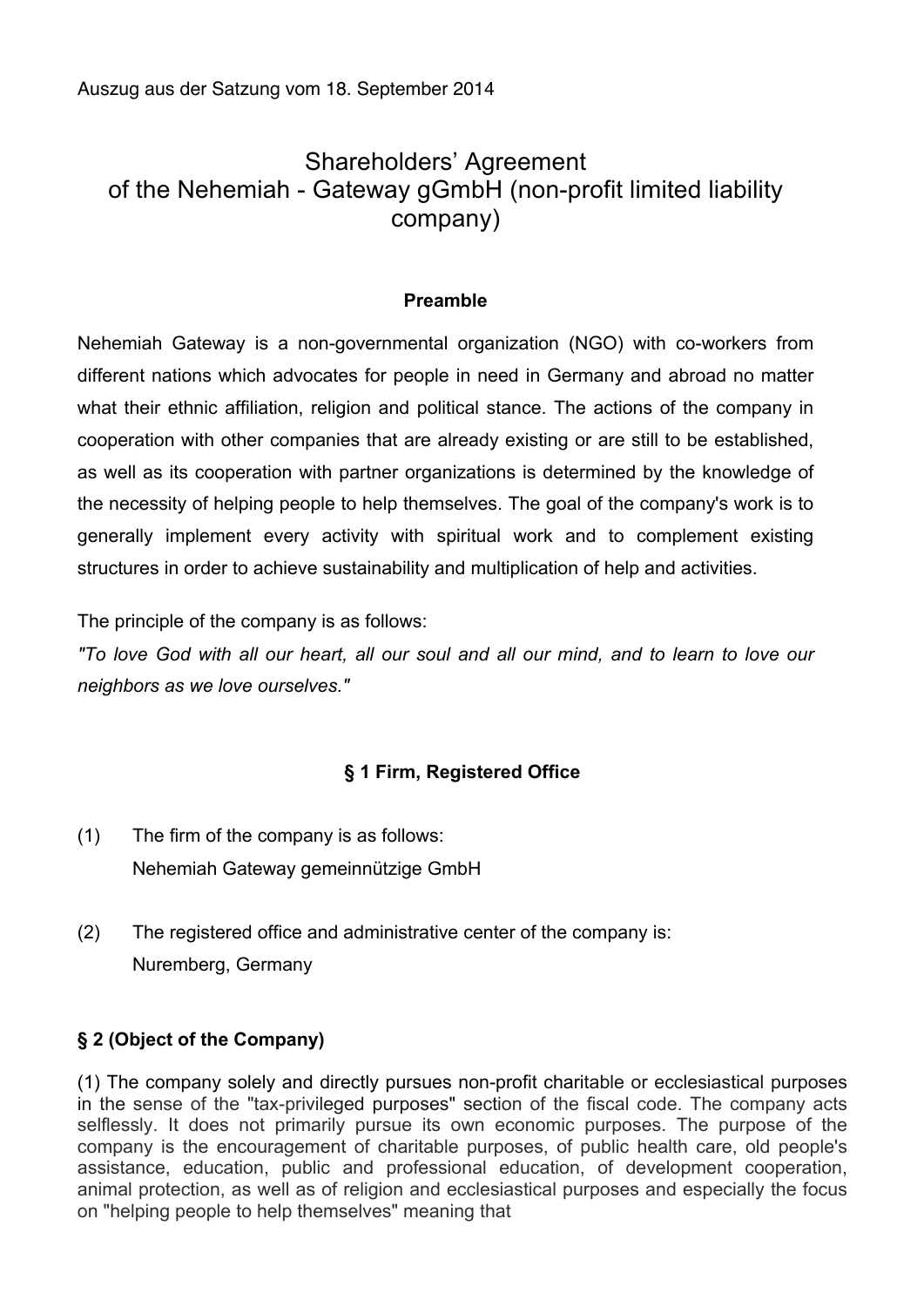- measures of practical emergency aid are provided as well as
- sustainable help in the field of medical, developmental, social and economic (only in third-world-countries) aid, encouragement and strengthening of social capital, of international understanding and the creation of infrastructural measures for people in need no matter what their ethnic affiliation, religion and political stance.

(2) Object of the company is the encouragement of the fulfillment of educational, intellectual, spiritual, social, artistic, agricultural, health-promoting, (traditional) medical and charitable tasks including research, professional education and further training, the corresponding necessary support measures as well as the selfless support of the people mentioned in § 53 AO. This object is among others accomplished through:

- the establishment and operation of day-care centers, kindergartens, schools and higher education institutions, universities, orphanages and hospitals, senior citizen and nursing homes, residences and centers for disabled persons, rehabilitation centers and other communities, social centers and hospital wards for ambulatory treatments, stationary and ambulant educational, advisory, supervisory and training offers;
- animal protection and conservation of species threatened with extinction;
- the selfless encouragement of other charitable facilities of any kind in a material, intellectual and moral area;
- research in the areas of balneology, agriculture and forestry (arboretum), natural curative treatments, education and vocational training, especially by organizing forums, conferences, seminars and the like;
- encouragement of spiritual work including the construction of churches and other sites for the exercise of religion.

The actions of the company are at the same time based on biblical principles.

(3) The company can pursue these purposes and measures in Germany as well as abroad and is additionally authorized to establish, to purchase or engage in companies of the same or similar kind in Germany and abroad, as well as form subsidiaries.

#### **§ 3 (Non-Profit Status - Use of Revenues and Assets)**

- (1) The company solely and directly pursues non-profit charitable and ecclesiastical purposes in the sense of the "tax-privileged purposes" section of the fiscal code (§§ 51 ff. AO). The company acts selflessly and does not primarily pursue its own economic purposes (§ 2 section 1).
- (2) Funds of the company are solely to be used for purposes stated in the statutes. The partners are not to receive profit shares nor are they to receive benefits from assets of the company in their function as partners. When leaving the company or in case of dissolution of the company or discontinuation of the tax-privileged purposes, the partners may not retrieve more than their deposited capital share and the nominal value of their non-cash capital contributions.
- (3) Any dispositions and actions under the law of obligations concerning shares in the company as well as individual shareholder rights require the consent of the company. If one partner-managing director is concerned by the disposition, he/she in this case cannot give the consent of the company. In this case the consent of the company is substituted by the consent of the remaining partners.

The same applies for the pledging or an encumbrance of shares or of parts of shares, for the granting of sub-participations and dispositions over other entitlements of a partner in the corporate relationship, as for example especially concerning profit and compensation entitlements.